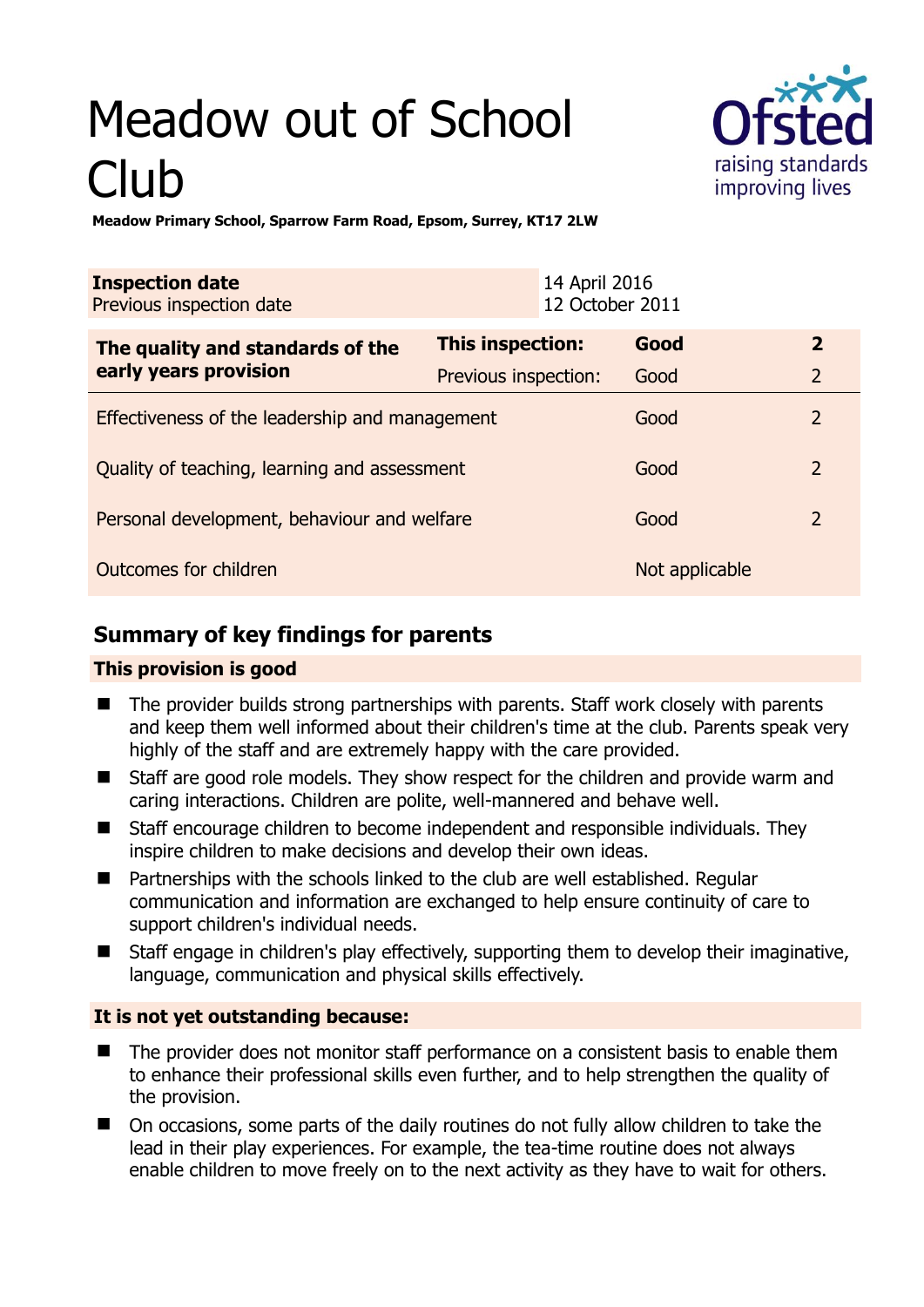# **What the setting needs to do to improve further**

#### **To further improve the quality of the early years provision the provider should:**

- $\blacksquare$  strengthen the procedure for monitoring staff's professional effectiveness more consistently to help improve the quality of the provision even further
- $\blacksquare$  revise the routines of the sessions to enable children to move freely between their chosen activities.

### **Inspection activities**

- The inspector observed children's activities indoors and outdoors.
- The inspector looked at relevant documentation, such as the setting's safeguarding procedures and evidence of the suitability of staff working at the club.
- The inspector spoke to a selection of parents and children during the inspection and took account of their views.
- The inspector held a meeting with the management team.
- The inspector and supervisor carried out a joint observation.

**Inspector**  Cher Walker-Moore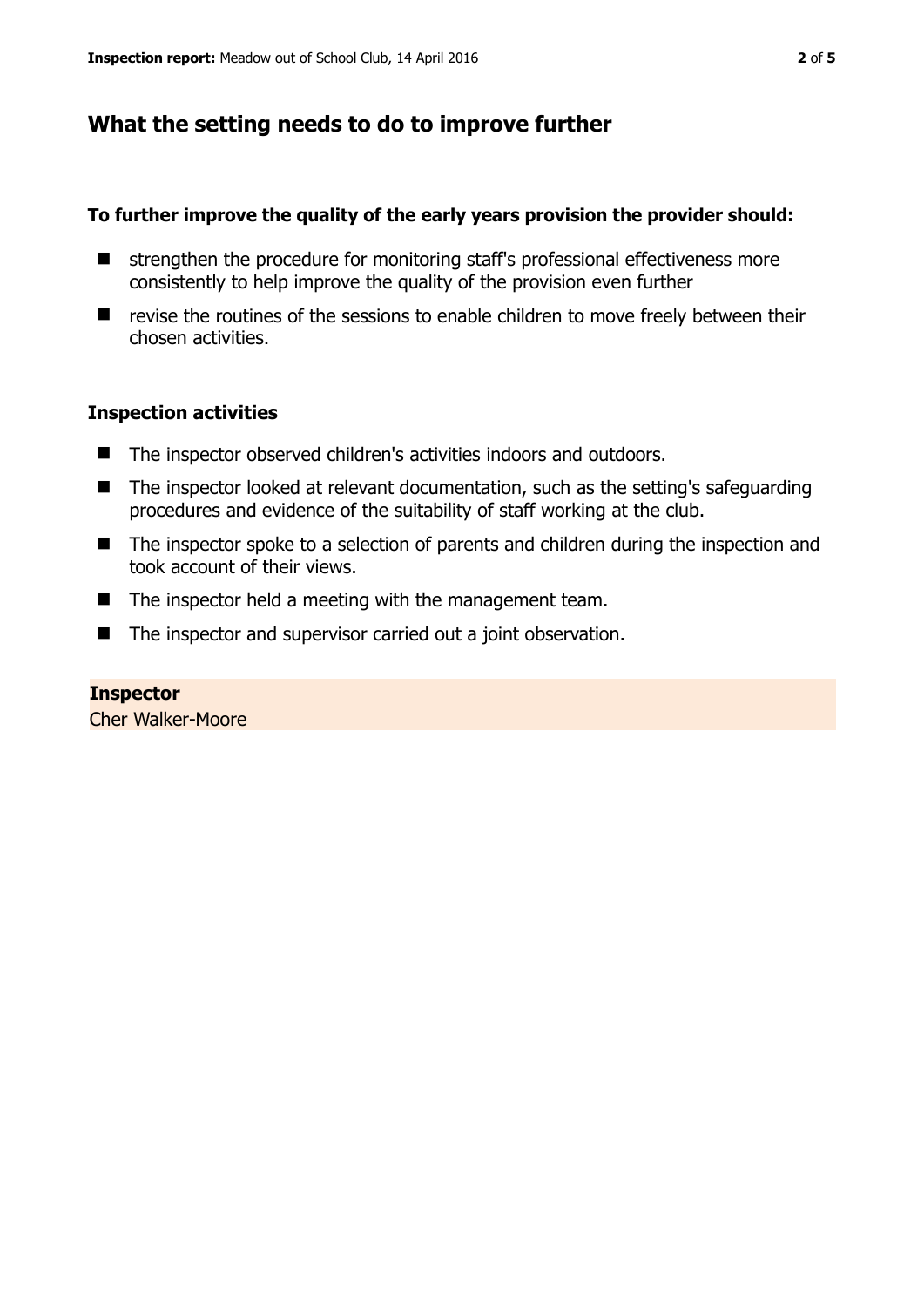## **Inspection findings**

#### **Effectiveness of the leadership and management is good**

The provider uses effective procedures for staff recruitment and vetting. Staff have a secure understanding of the club's safeguarding procedures and understand their role in acting on any concerns. Staff undertake thorough risk assessments to help ensure that children play in a safe environment. The arrangements for safeguarding are effective. The manager ensures the team attend mandatory training and supports them to help development their knowledge through attaining childcare qualifications. The provider engages parents very well. For example, they provide parents with newsletters and questionnaires to gather their feedback. Parents feel that their opinions are fully valued. The management team uses self-evaluation effectively to help enhance the environment for children. Managers regularly review the plan to identify and target priorities for improvement.

#### **Quality of teaching, learning and assessment is good**

Children benefit from the bright and welcoming environment, where they have access to a wide range of stimulating resources. Children are motivated and enthusiastic as they participate in activities. Staff engage in children's role play games, helping to strengthen their skills, for example, as they encourage them to add up the contents of their shopping basket. Staff fully value children's contributions to activities and continually praise the children for their efforts, which helps to promote children's self-esteem effectively. Staff support children's concentration and thinking skills, for example, as they take part in new board games and learn the rules. Children have the opportunity to take part in creative activities to develop their own ideas. For example, staff provided the children with a range of resources so they could create their own spiral snakes. Staff are deployed well, which helps to support children as they play.

#### **Personal development, behaviour and welfare are good**

Children have excellent opportunities to be active and engage in a wide variety of physical activities in the school playground. Staff extend and encourage children's physical skills further, for example, by offering more complex rules to their games, such as asking them to throw the ball high or low. Children confidently move around the club, play cooperatively, share and take turns. Staff establish very positive relationships with the children. Children respond well to their caring approach, which helps to support their emotional well-being. Staff enable children to take responsibility for their behaviour and encourage them to set their own rules and boundaries. Children are familiar with the wellestablished routine and they know what is expected of them. Children speak highly of the club and particularly enjoy the outdoor activities.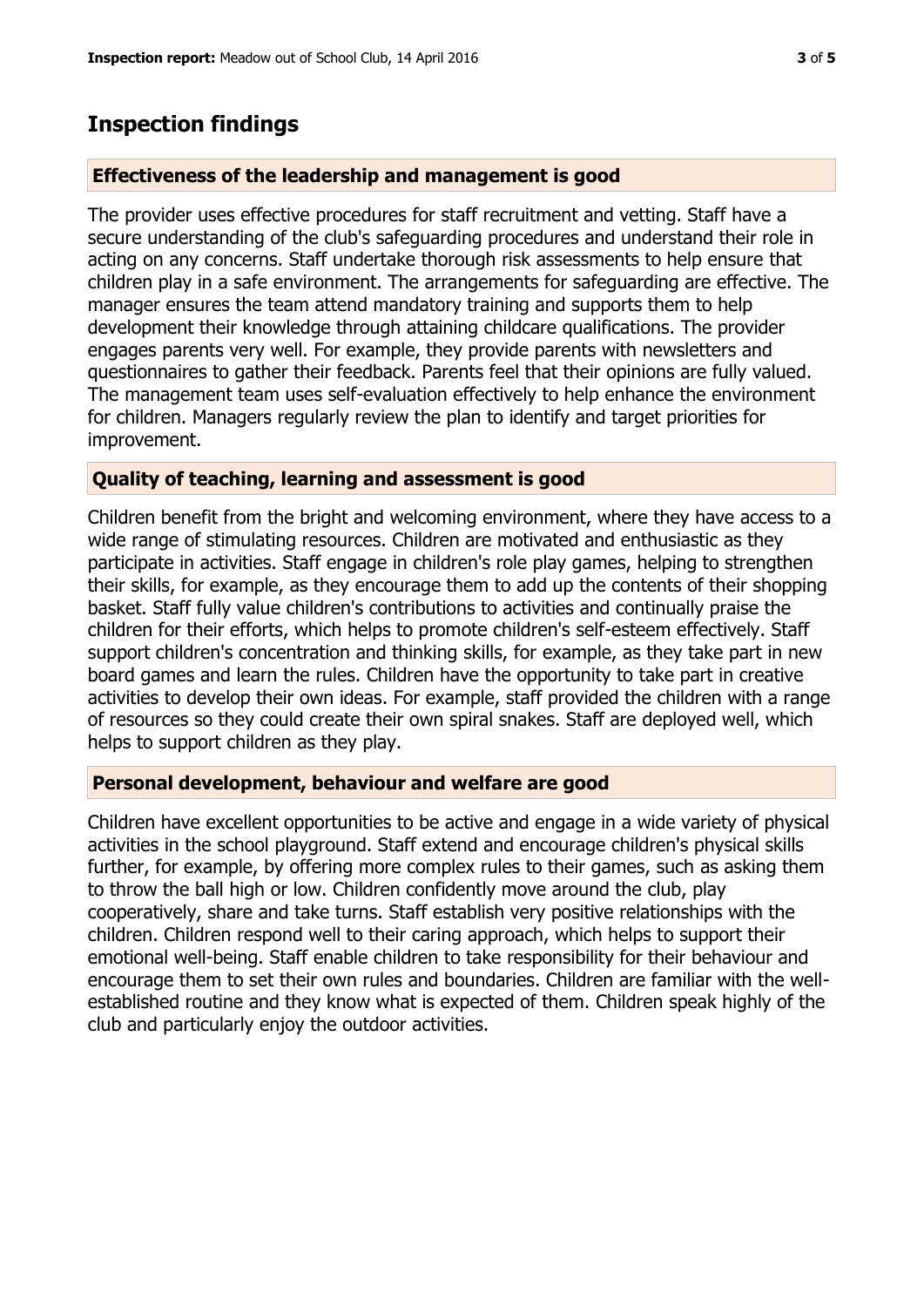## **Setting details**

| Unique reference number           | 122498                                                                               |  |
|-----------------------------------|--------------------------------------------------------------------------------------|--|
| <b>Local authority</b>            | Surrey                                                                               |  |
| <b>Inspection number</b>          | 840410                                                                               |  |
| <b>Type of provision</b>          | Out of school provision                                                              |  |
| Day care type                     | Childcare - Non-Domestic                                                             |  |
| <b>Registers</b>                  | Early Years Register, Compulsory Childcare<br>Register, Voluntary Childcare Register |  |
| <b>Age range of children</b>      | $4 - 8$                                                                              |  |
| <b>Total number of places</b>     | 80                                                                                   |  |
| <b>Number of children on roll</b> | 46                                                                                   |  |
| <b>Name of provider</b>           | Meadow Primary Out of School Care Committee                                          |  |
| Date of previous inspection       | 12 October 2011                                                                      |  |
| <b>Telephone number</b>           | 0208 786 8255                                                                        |  |

Meadow Primary Out of School Care Club registered in 2001. The setting is open from Monday to Friday during school term time and provides care for children in the early years age group before and after school and during the school holidays. Sessions are from 7.30am to 8.50am and from 3pm to 6pm. During the school holidays, the setting is open from 8am to 5.30pm. The setting employs 20 members of staff. Of these, eight hold appropriate qualifications.

This inspection was carried out by Ofsted under sections 49 and 50 of the Childcare Act 2006 on the quality and standards of provision that is registered on the Early Years Register. The registered person must ensure that this provision complies with the statutory framework for children's learning, development and care, known as the Early Years Foundation Stage.

Any complaints about the inspection or the report should be made following the procedures set out in the guidance 'Complaints procedure: raising concerns and making complaints about Ofsted', which is available from Ofsted's website: www.gov.uk/government/organisations/ofsted. If you would like Ofsted to send you a copy of the guidance, please telephone 0300 123 4234, or email enquiries@ofsted.gov.uk.